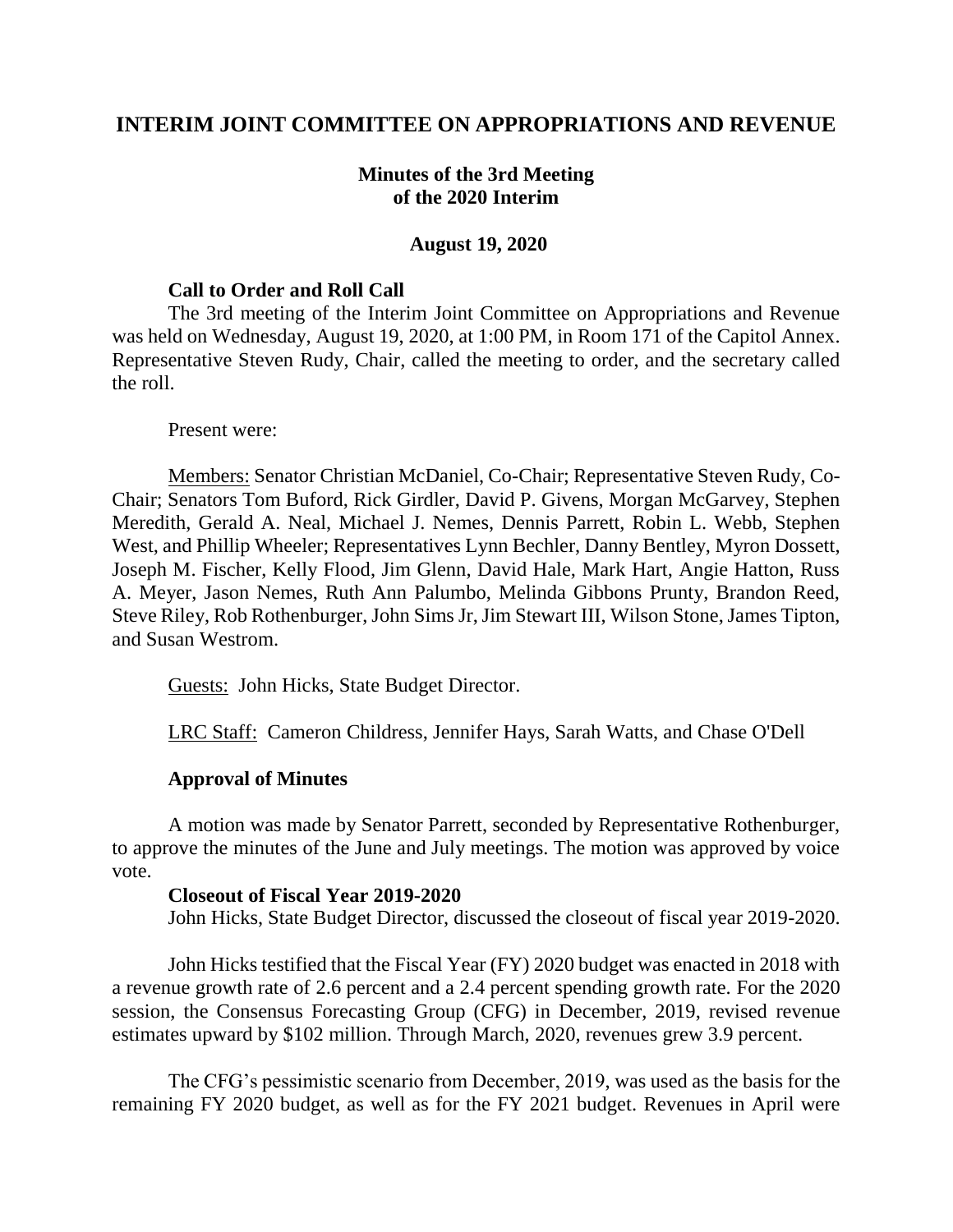down significantly, in-part due to delayed income tax filings. In May, the CFG was asked to revise the FY 2020 revenue estimate. Mr. Hicks reviewed the reductions in FY 2020 general fund revenue estimates and the actual FY 2020 general fund revenues.

There was a 1.5 percent growth rate in FY 2020 revenues over FY 2019 revenues. Individual income tax revenues were up 4.9 percent from FY 2019. Withholding on individual income was only up because Kentucky taxes unemployment insurance benefits. Sales and use tax revenues were up 3.4 percent from FY 2019. Corporate income and limited liability tax revenues fell by \$123 million, for a 16.2 percent drop from FY 2019 totals. Corporate income tax revenues were the lowest seen since 2011. Property tax revenues were also down from last year. Actual revenues for FY 2020 were \$104 million greater than the enacted estimate.

FY 2020 ended with a \$177.5 million general fund surplus. This was a result of revenues above the enacted estimate and spending lapses. Spending lapses contributed \$71.7 million to the general fund surplus for FY 2020. Of this surplus, \$162.5 million was deposited to the budget reserve trust fund. This was the largest ever deposit from a yearending surplus. The current balance of the budget reserve trust fund is \$465.7 million, roughly four percent of FY 2020's revenue. This is the highest ratio in the fund's history. For several budgets, the fund has been used as an appropriation source for certain budgetary expenses.

Mr. Hicks reviewed the various enacted and revised FY 2020 road fund revenue estimates. Actual road fund revenues in FY 2020 totaled \$1,491,500,000. Actual revenues were higher than the CFG's revised May, 2020 estimate, but lower than the estimate enacted during the 2020 regular session. FY 2020 motor fuels revenues were down \$31.6 million, or 4.1 percent, from FY 2019. Motor vehicle usage revenues were down three percent from last fiscal year. The revenue shortfall from the enacted budget totaled \$60.3 million, or 3.9 percent. The shortfall was balanced through reduced revenue sharing from the motor fuels tax with local governments, coronavirus relief fund replacement, and spending lapses.

There are many strong signals that FY 2021 will be a significant budget challenge with lower revenues than in FY 2020. Federal stimulus relief to individuals and businesses has supported Kentucky's economy in the last few months, but most of that has expired.

Mr. Hicks testified that \$15.4 billion from federal stimulus has been put into Kentucky's economy through businesses and individuals from March through July. Almost four billion dollars of economic impact payments came into Kentucky. Another \$3.9 billion in unemployment insurance benefits came to Kentucky. Other funds came to Kentucky through programs such as the paycheck protection program and the provider relief fund.

Committee meeting materials may be accessed online at https://apps.legislature.ky.gov/CommitteeDocuments/10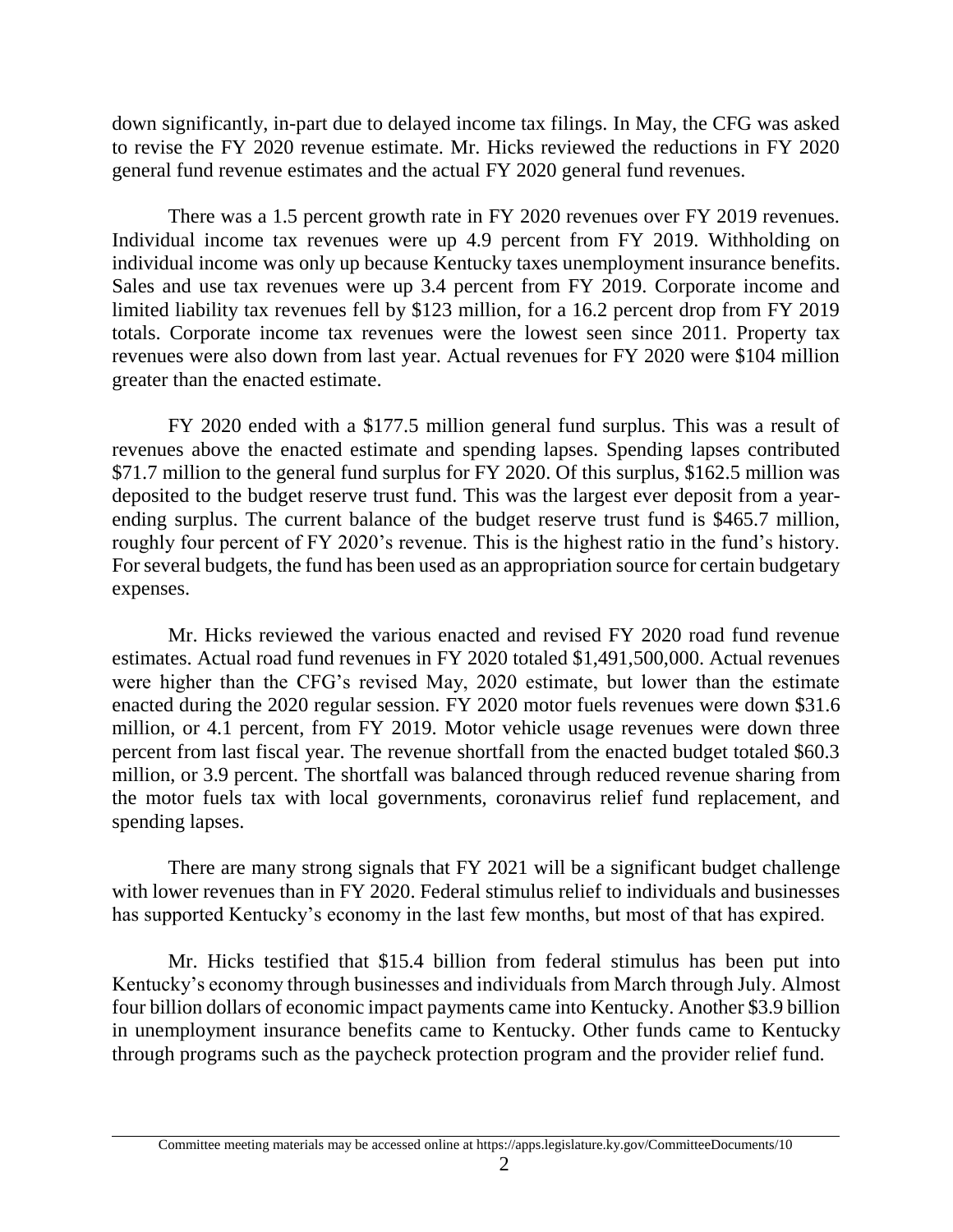From March through April, over 283,000 non-farm jobs were lost in Kentucky. Roughly 125,000 jobs have been recovered.

FY 2020 fourth quarter revenues declined by 4.5 percent compared to fourth quarter FY 2019. Sales and use tax revenues declined by almost six percent. Withholding, excluding unemployment insurance benefits, declined by 5.5 percent. Individual estimated payments were down 12 percent. Business taxes were down 16.5 percent. Wages and salaries were down 16 percent in the fourth quarter. Coal severance tax revenues were the worst ever recorded.

Fourth quarter FY 2020 road fund revenues declined by almost 24 percent from FY 2019 fourth quarter revenues. Motor fuels revenues dropped 19 percent. Motor vehicle usage revenues dropped 28 percent.

In response to a question from Representative Rudy, Mr. Hicks testified that around 200-300 hundred million dollars in government assistance has come from the federal government. Representative Rudy cautioned members of the committee when asking for more federal bailout.

In response to a question from Senator Nemes, Mr. Hicks stated that there was an uptick in July of motor vehicle operators and motor vehicles licensing revenues. He added that the withholding revenue from unemployment insurance will continue.

In response to a question from Representative Tipton, Mr. Hicks testified that the Office of State Budget Director (OSBD) will soon release information that looks ahead at employment, income, and other economic factors.

In response to a question from Senator McDaniel, Mr. Hicks stated that it is difficult to measure the level of unemployment associated with remote learning and a lack of available childcare. He continued to say that the federal government gave Kentucky additional money to help keep some childcare agencies afloat during the spring.

In response to a question from Senator Wheeler, Mr. Hicks testified that the Governor's office has been in touch with the federal government to completely understand the parameters of the extended unemployment benefits offered by President Trump. He continued to say that an announcement would be made soon regarding Kentucky's choice regarding participation in the program.

In response to a question from Representative Dossett, Mr. Hicks testified that leisure and hospitality in Kentucky saw a loss of 32,000 jobs from June of 2019 to June of 2020, equating to a 15 percent drop. Calculations related to the personal income loss associated with those job losses are done. He continued to say that the Department of Parks was unable to meet its budget last year. OSBD is working with Secretary Berry and